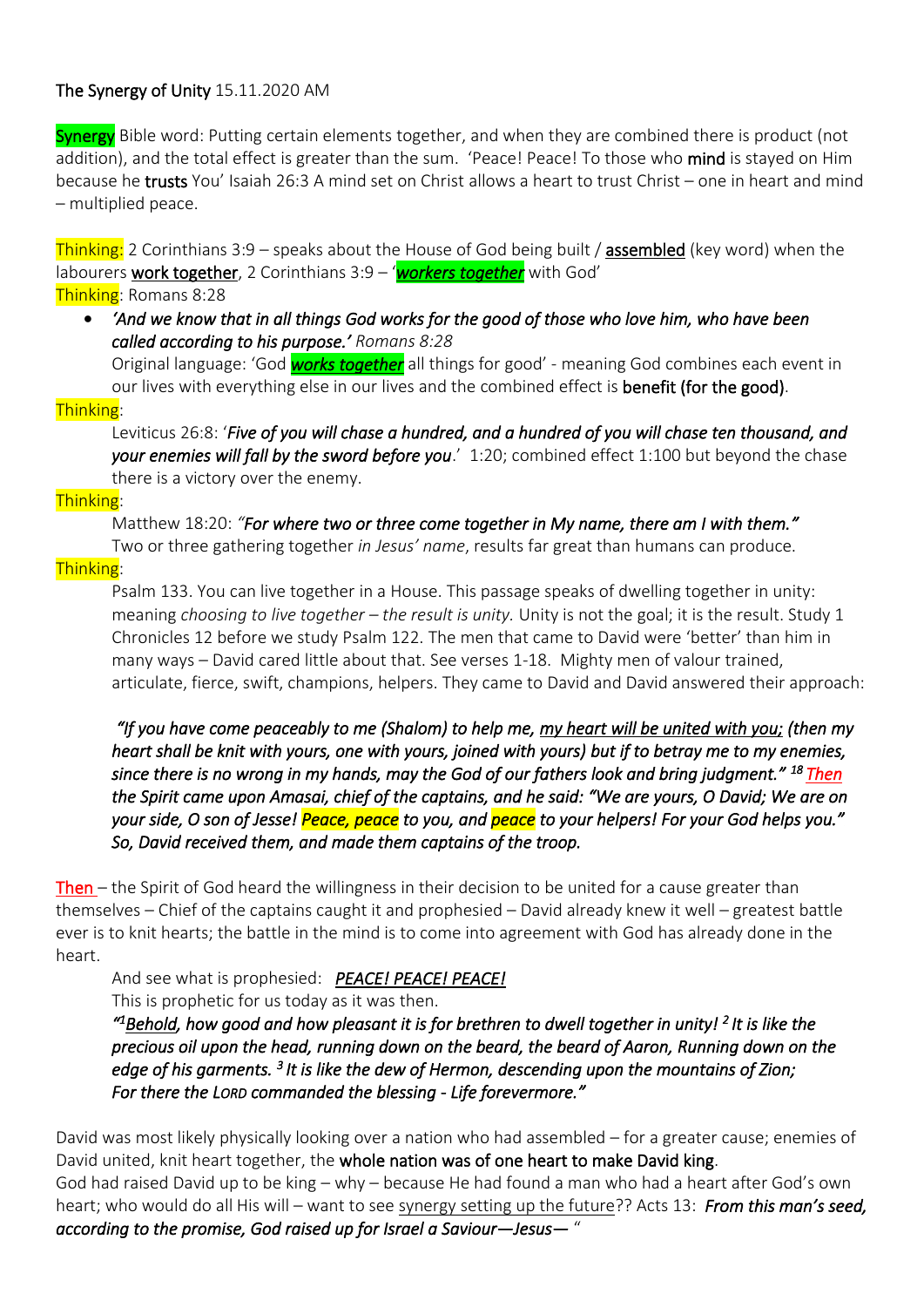When you see this you want to be part of it; when you see this, you can taste it, you can hear it, you can sense it, you can imitate it; when you want it – you do nothing to spoil it – this is vision – God approved – we can't forget God is the Author here – **Behold!!** 'check this out; don't miss this! Learn from this.

How good and pleasant this is!! – they've chosen to dwell together in unity – good and pleasant (synergy)' Unity brings good and pleasant benefit; like precious (good) ointment.

Good: in the widest sense; it's well; beautiful, best, better, bountiful, cheerful, at ease, fair, fine, glad, goodly, goodliest, gracious, joyful, kindly, kindness, liked best, loving, merry, most pleasant, most pleasing; brings much pleasure, prosperous, ready, sweet, wealth, well, welfare, and well-favoured; Unity manifested is like precious ointment: rich, fruitful, perfumed oil - this is the good oil.

- A rich, right, and far-reaching flow of God's good benefit
- A rich, right, and far-reaching flow of blessing Holy Spirit; and there is a rich, right, and far-reaching effect of eternal life – souls won!

It is possible that they didn't all agree; but beyond a mental decision or mental assent, they were one in heart to make things happens; to bring about the will of God; this is concord – accord is harmony, and concord is a symphony – a sounding together. Today, this is communion of the saints; and the closer we are in heart and mind, the more good and pleasant there is.

**Thinking** synergy:

Acts  $1 - 2$ 

## *"When the Day of Pentecost had fully come, they were all with one accord in one place." And…* 2:1 *"These all continued with one accord in prayer and supplication,"* Acts 1:14

This word 'continued' – means they, all, together, were: Earnest, persevering, constantly diligent, adhering closely, continually waiting on God, binding themselves to God in their prayer and request…

They all (the whole, not the majority), continued, with one accord – UNANIMOUS: Fiercely together; passionate for the purpose. Let's go back to Acts 2:

*"When the Day of Pentecost had fully come, they were all with one accord in one place." And…*  They were all with one accord – unanimous – of one mind; one voice; in one place – same time, same place, passionate for the same thing: 'one place' – means many 'self's forming a one 'together' - they were all in a good place – not just speaking of the upper room; these were all in a good place – one place – one good frame of mind. A well framed mind is one stayed on Christ – peace, peace...  $\Delta$ nd .... Unanimous saw the outpouring – the outpouring of the Holy Spirit – not just a picture (as beautiful as it is) of dew flowing from one mountain down the valley, but the promised Holy Spirit was poured out; the Promise; for us, for our children and for many afar off for all whom our Lord God will call…. Acts 2:39.

In Acts  $2 - a$  handful of believers  $-120 - g$ athered in obedience to Christ's instructions; continuing steadfastly – assembled for purpose – enter in power the Holy Spirit! All, together, one mind, continuing steadfastly with one voice – unanimous in prayer – the sound of harmony and enter the sound of heaven... 120 added 3,000; in Acts 6 souls added became souls multiplied – a multitude.

Key verse: "The multitude of them that believed were of one heart and of one soul" Acts 4:32. Unanimous / synergy / beyond addition there is product / multiplication of souls.

# Sun City Christian Centre and all her ministries is about to enter a new chapter … what can one heart and one soul achieve in a House? If David had a heart after God – who could raise him up a king – from whose seed God could raise up a Saviour – what is this heart?

God everywhere present; God sees everything; God hears everything; He knows our words before they are on our tongue; He knows the thoughts behind our words; He knows the motivation of our thoughts; He knows how we put that thought together and He knows the inclination of our heart where thoughts are conceived (Genesis 6). Psalm 139 – magnificent; see verses 2 & 4.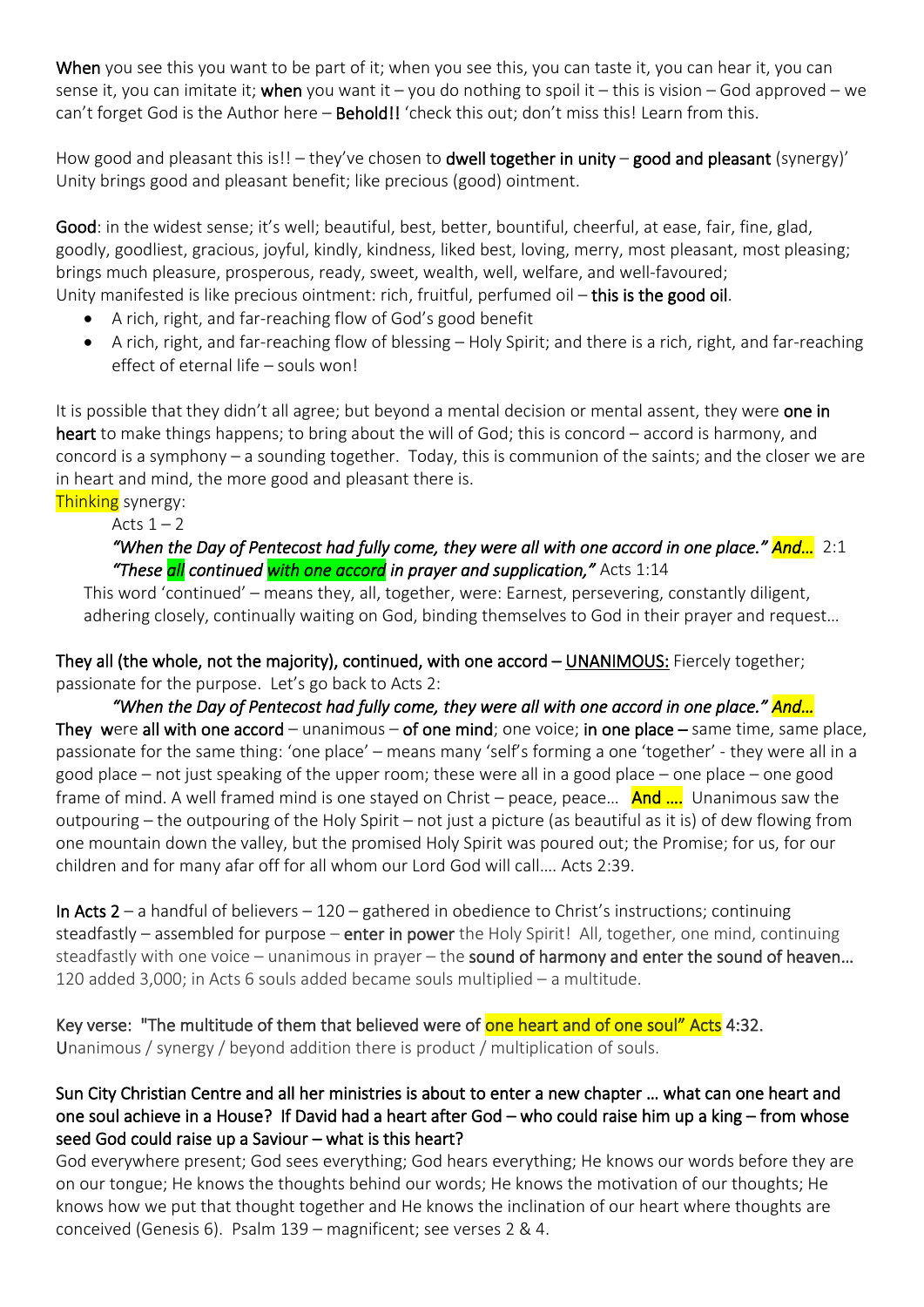One of David's prayer is a major key: *"Let the words of my mouth and the meditation of my heart be acceptable in Your sight, O LORD, my strength and my Redeemer*." Psalm 19 – some say is some of the most beautiful writing in all literature. David had insight that God knew him through and through and David's desire wanted *his inner most parts* to be acceptable to the God who sees. David knew the connection between heart thoughts and his mouth – we know it: 'out of the overflow of the heart, the mouth speaks'

Acceptable in this prayer, is not acceptable as we accept it now. If something is acceptable to God, to Him it is: pleasing, desirable to look at, favourable (meaning it can have favour poured upon it) and delightful. David wanted to see and received his every word, his every thought, every motivation of his thoughts, the very inclination of his heart to be acceptable to God! This is a heart after God.

## How do we bring oneness to the heart and mouth?

In Matthew 15; Jesus quoted His Father speaking to Isaiah: *'These people draw near to Me with their mouth, and honour Me with their lips, but their heart is far from Me. <sup>9</sup>And in vain they worship Me,…'*  There is no synergy here. David knew the outward appearance doesn't always match what comes out of the mouth and he wanted to close that gap. We remember from Samuel that man looks at the outward appearance, but God looks at the heart; doesn't mean that David didn't have a good outward appearance: when they were suggesting someone to play for Saul … *<sup>18</sup>Then one of the servants answered and said, "Look, I have seen a son of Jesse the Bethlehemite, who is skilful in playing, a mighty man of valour, a man of war, prudent in speech, and a handsome person; and the LORD is with him.<sup><i>"*</sup> 1 Samuel 16</sup>

This is a fair reference but no one can know the heart motivation of another; in fact, God told Jeremiah that the heart is deceitful above all things – that it is He (God) who *searches the heart and tests the mind (or the most secret parts).* Jeremiah 17:10. If my innermost parts were to be laid out on a table – would they be delightful to God – my whispers, my words, my thoughts, how I formulate my thoughts, my imaginations, my desires, my preferences, what I find pleasure in, my reactions, my responses….

David knew this. Proverbs 4:23 speaks strongly of keeping our heart with all diligence because out of flow the issues of life. John 7 speaks of living waters flowing from our belly – our inner most parts. How caught we can be in the need to be keeping up appearances when we know from Proverbs that we are actually to keep our heart and with all diligence because of the heart flow the issues of life.

At the end of Psalm 139 David prays (hundreds of years prior to Isaiah's ministry): *" <sup>23</sup>Search me, O God, and know my heart; try me, and know my anxieties; <sup>24</sup>and see if there is any wicked way in me and lead me in the way everlasting."* 

Whoever has read anything of David knows he was not always a perfect man; at times not a good man; but God says of him … Acts 13:22: *a man after My own heart, who will do all My will.'* 

Application: Singly: If we are at a distance from God; if sin is too easy; if I can keep doing the things that I know are wrong and the prick of conviction has long since visited – pay attention to David – he reestablished the beauty and greatness of God; the beauty and power of His word. David understood the propensity for the deceitfulness in our own heart to make sin nothing, pretending that God doesn't see or care. If I don't respond to conviction (no matter what form it comes in or from, I will receive it as condemnation. Search  $my$  heart God; test  $my$  mind  $-$  try me; lead me God.

### Ps 19:

David has just spent the first six verses in magnificent prophetic explanation of how the universe glorifies; testifies to God – prophesying Christ; he extols the majesty of creation – some people consider this psalm some of the most magnificent writings in all literature. He contemplates His Maker. He then spends 5 verses delighting in the Word of God – not seeing it as a restraint or an enemy, but as eternally important for character and life. So we see here now the power of the Word of God, when the